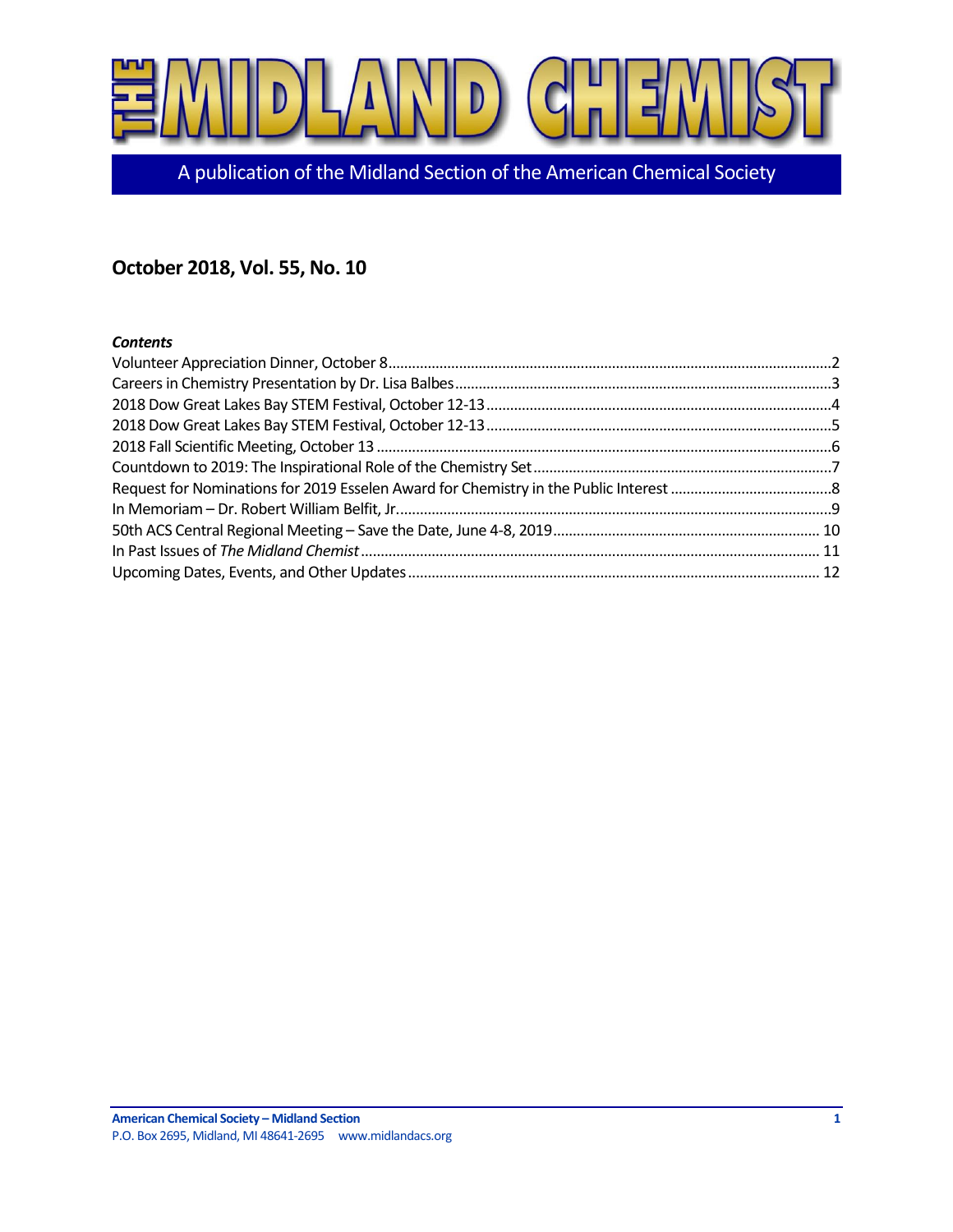## <span id="page-1-0"></span>**Volunteer Appreciation Dinner, October 8** *Michelle Rivard and Gina Malczewski, Outreach and Kids & Chemistry, Midland Section ACS*

Calling all Midland Section ACS past and future volunteers! All Midland ACS Board members, committee chairs, and Kids & Chemistry volunteers are cordially invited to an evening dinner celebration of Midland Section ACS Achievements and Service. All 2018 volunteers will be recognized at this event.

Please RSVP by no later than October 4 using the SignUpGenius tab on the Midland Section ACS home page at [http://www.midlandacs.org/.](http://www.midlandacs.org/) For more information or questions, please contact Michelle Rivard at [michelle.rivard@dowcorning.com](mailto:michelle.rivard@dowcorning.com) or Gina Malczewski a[t reginamalczewski@gmail.com.](mailto:reginamalczewski@gmail.com)

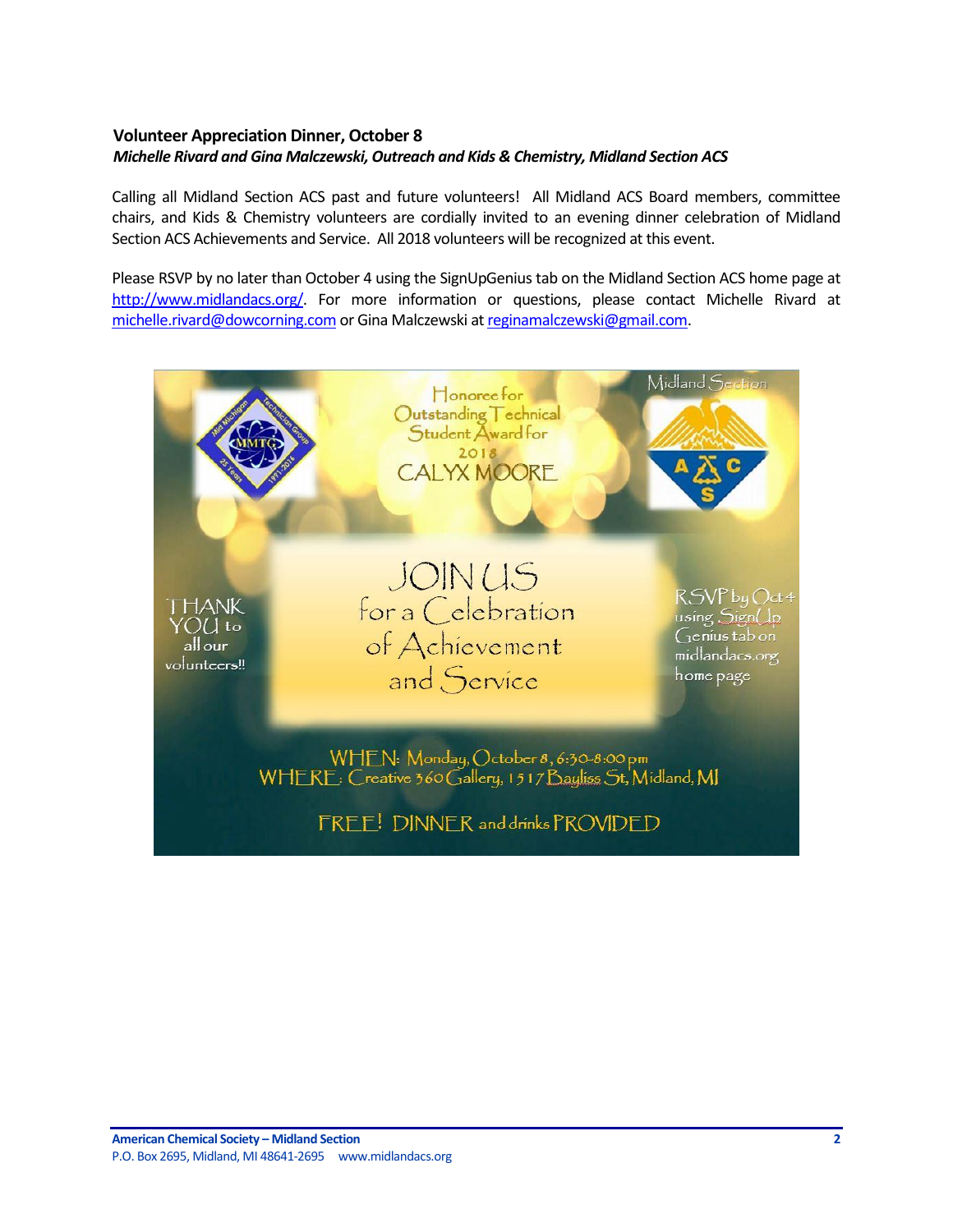## <span id="page-2-0"></span>**Careers in Chemistry Presentation by Dr. Lisa Balbes** *Wenyi Huang, Chair, Midland Section ACS*

The Kalamazoo and Huron Valley Sections of the American Chemical Society invite you to a presentation on "Careers in Chemistry" by Dr. Lisa Balbes, a career consultant, on Thursday, October 4th, 2018 at 7 pm in Kalamazoo College's Dewing Hall, Room 103. The Huron Valley section will gather in room 300 at the Bruce T. Halle Library at Eastern Michigan University where they will join via webinar. Join from PC, Mac, Linux, iOS, or Android: [https://zoom.us/j/751103694.](https://zoom.us/j/751103694) For parking information at Eastern Michigan University see https://www.emich.edu/parking/index.php.

The meeting should be of interest to anyone who may have, or may be inclined to consider getting, a degree in chemistry and is wondering what career options are available to someone with the skills acquired in following this path.



Dr. Lisa M. Balbes has been an American Chemical Society volunteer career consultant since 1993, providing career management advice and information to literally thousands of scientists. She is the author of "Nontraditional Careers for Chemists: New Formulas in Chemistry", published by Oxford University Press, an ACS certified master workshop facilitator, and an internationally invited speaker on various career topics. She earned her Ph.D. in chemistry from the University of North Carolina at Chapel Hill, and her undergraduate degrees in chemistry and psychology from Washington University in St. Louis.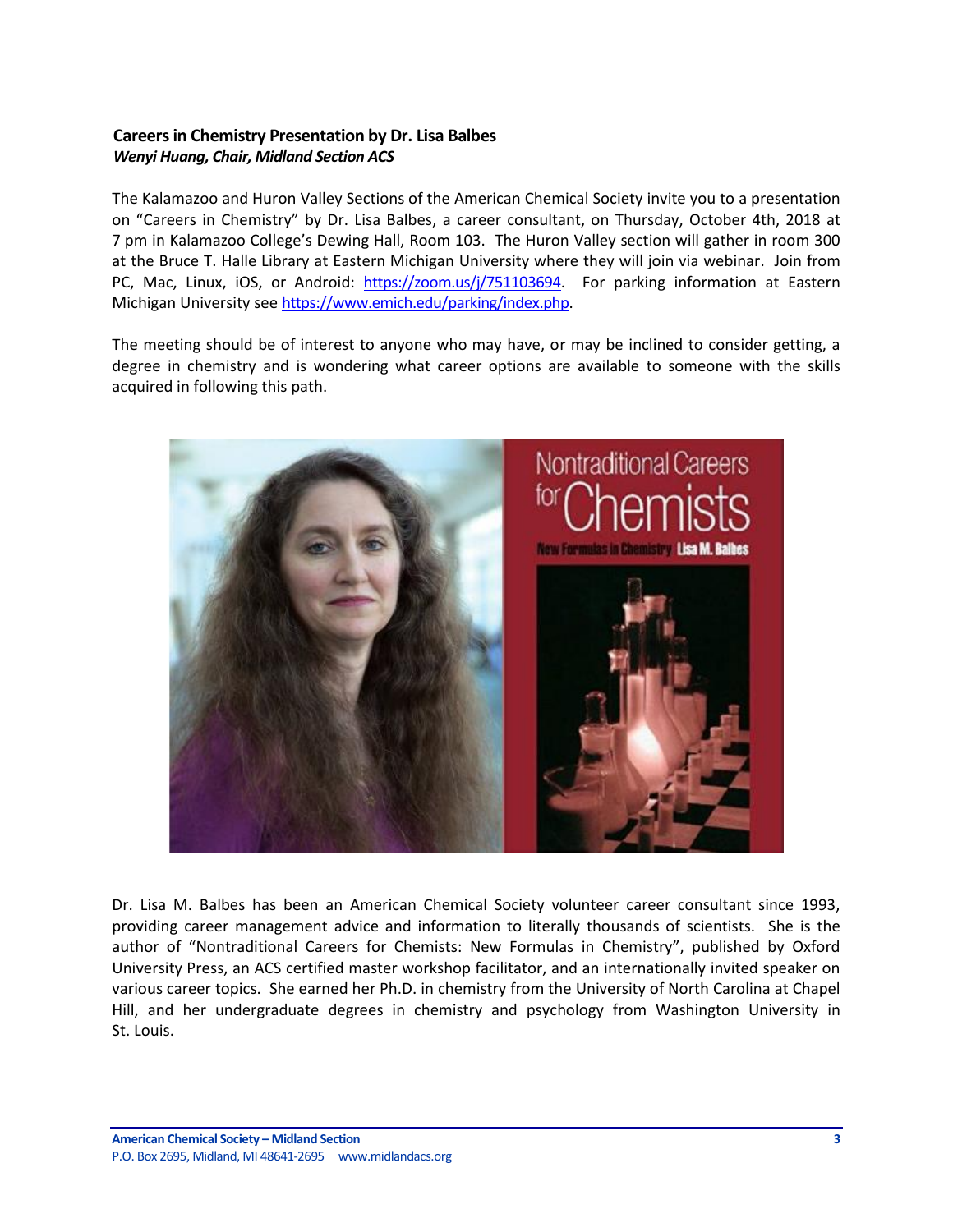<span id="page-3-0"></span>**2018 Dow Great Lakes Bay STEM Festival – Flyer, October 12-13** *Gina Malczewski, Director, Midland Section ACS*

# Great Lakes Bay STEM Festival at Delta College!

Midland ACS will be offering activities related to the NCW theme "Chemistry is Out of this World!"



## **SAVE THE DATE**

Mark your calendars for Friday, October 12 and Saturday, October 13, for the 2018 event.

- The first part of Friday from 8:30am 2pm is reserved for pre-registered 6th, 7th and 8th grades.
- . New this year Friday evening session from 6 9pm is FREE and open to the public.
- Saturday's session from 11am 2pm is also FREE and open to the public.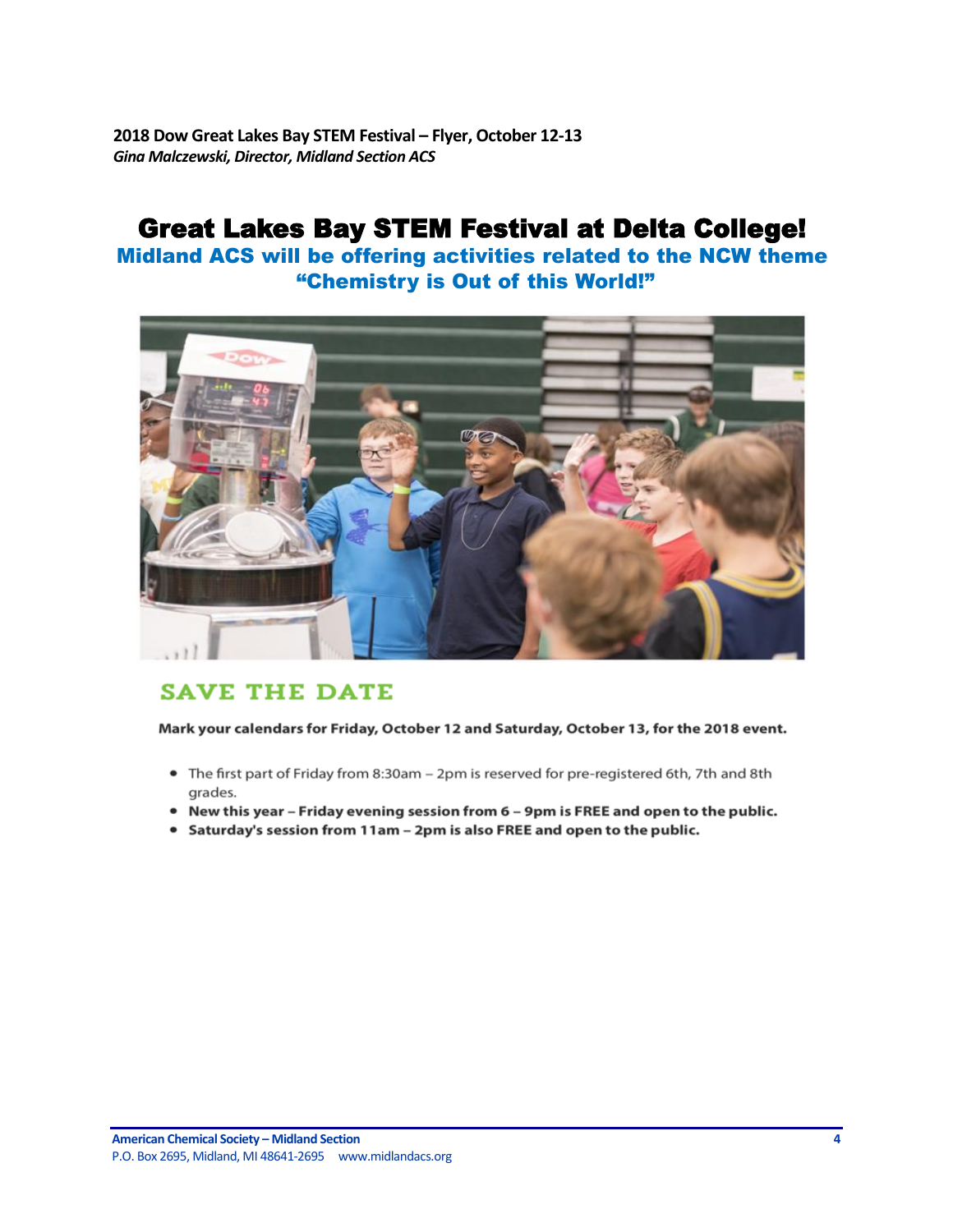## <span id="page-4-0"></span>**2018 Dow Great Lakes Bay STEM Festival, October 12-13** *Science and Mathematics Division, Delta College*

## **STEM Festival**

Putting the "wow" in science, technology, engineering, and math (STEM), that's what this event is all about.

Each fall for the last five years, the Dow Great Lakes Bay STEM Festival has been hosted at Delta College. This two-day event is an engaging, hands-on, informal environment for area youth and their families to experience STEM. Through this event we're able to show students concepts on a much larger scale than teachers can pull off in the classroom.

#### **Save the Date**

#### **Mark your calendars for Friday, October 12, and Saturday, October 13, for the 2018 event**

- The first part of Friday from 8:30 AM 2:00 PM is reserved for pre-registered 6th, 7th, and 8th grades.
- New this year, a Friday evening session from 6:00 9:00 PM is FREE and open to the public.
- Saturday's session from 11:00 AM 2:00 PM is also FREE and open to the public. Please note the time change from prior years. Registration for both public sessions is not required, but preregistration does provide you with a chance to win a prize. Make sure to register early.

Plus, there's the opportunity to meet with before and after school groups that could continue the excitement after the event ends, the opportunity to meet with colleges and universities to explore higher education options, and the opportunity to meet with professionals from a variety of careers in an environment that really encourages one-on-one interaction between young people and professionals.

#### **Registration**

#### **Friday, October 12, 8:30 AM – 2:00 PM**

Middle school registration is now closed. It will be reopened if space becomes available.

#### **Friday, October 12, 6:00 – 9:00 PM, and Saturday, October 13, 11:00 AM – 2:00 PM**

The event is open to the public on Friday evening and on Saturday. We invite you to pre-register to attend the festival. Registration is not required, but you can pre-register for a chance to win a prize by using this [Friday/Saturday registration form.](https://www.eventbrite.com/e/2018-dow-great-lakes-bay-stem-festival-delta-college-open-to-the-public-registration-44371721012) We hope to see you there.

#### **Partner sign up for both days**

If you are interested in participating in this exciting event, please complete th[e partner signup form](https://docs.google.com/forms/d/1mGBkYQs5k6NoqoRXYNeiQdBlPXRwCqlKh3ZjwPJgDtA/viewform?edit_requested=true#responses) with your organization's information.

#### **Volunteers Needed**

Please consider volunteering by completing th[e online volunteer registration form.](https://signup.com/client/invitation2/secure/2070076/false#/invitation) For volunteers under the age of 18, a [parent signed waiver](http://www.delta.edu/community/youth-programs/stem/_documents/delta-college-minor-release.pdf) is needed. Please bring the parent signed waiver form to the volunteer check-in station when you arrive for your assignment at the event.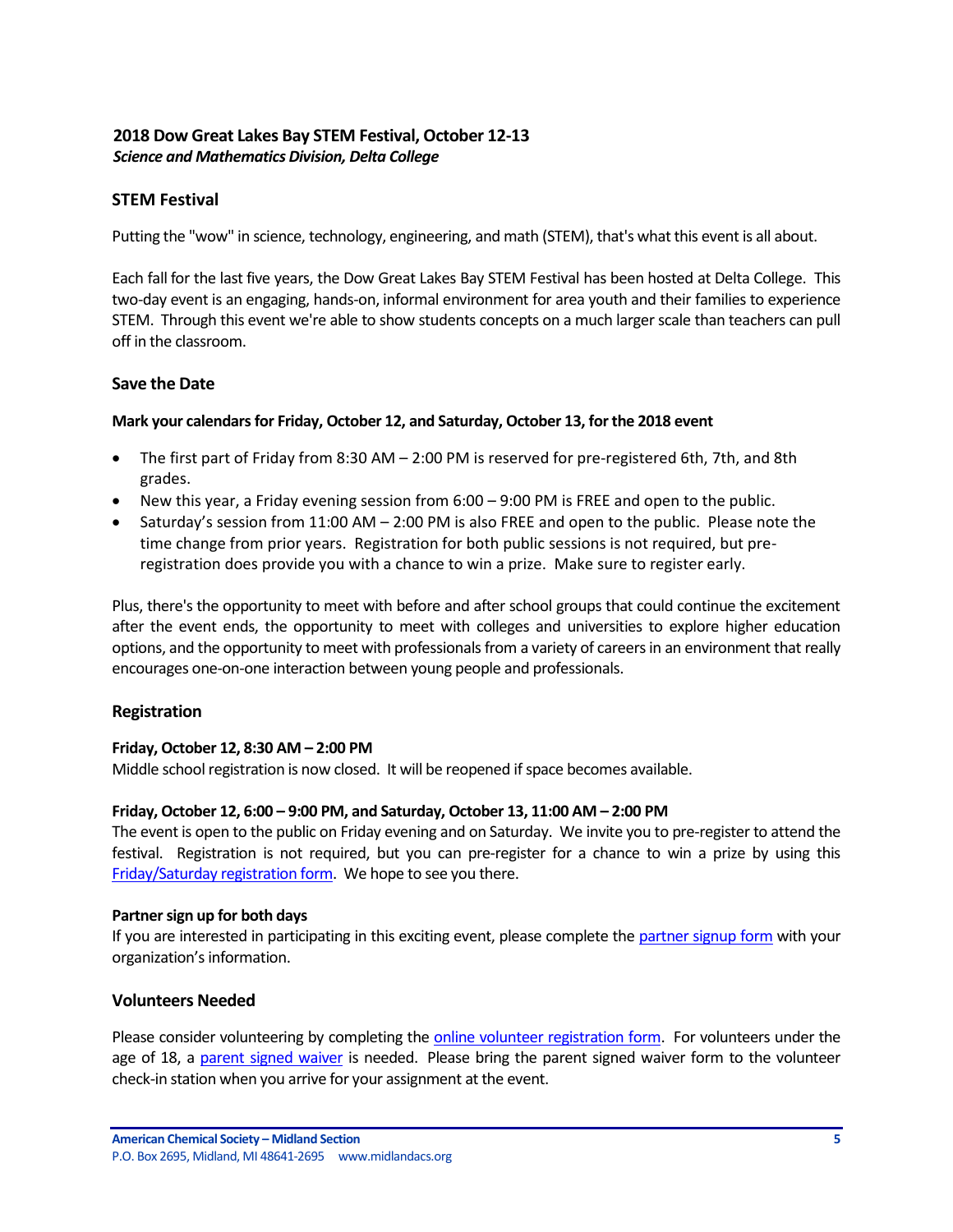## <span id="page-5-0"></span>**2018 Fall Scientific Meeting, October 13**

*Eve Suthiwangcharoen and Jennifer Larimer, 2018 FSM Committee Co-Chairs, Midland Section ACS*



#### **Additional Featured Speakers:**

- Dr. Ted Bergin University of Michigan, Astronomy
- Dr. Margaret Wooldridge University of Michigan, Aerospace Engineering
- Dr. Marcos Dantus Michigan State University, Chemistry Department
- Chris Windiate Dow Chemical, TS&D Transportation

**Event Cost:** FREE for all attendees! The only cost associated with the conference is a \$10 charge to cover lunch (if you plan to have lunch at SVSU). The first 100 students who registered for the event will get a FREE lunch!

**Questions:** If you have additional questions, please contact us a[t ACSmidland2018@gmail.com.](mailto:ACSmidland2018@gmail.com)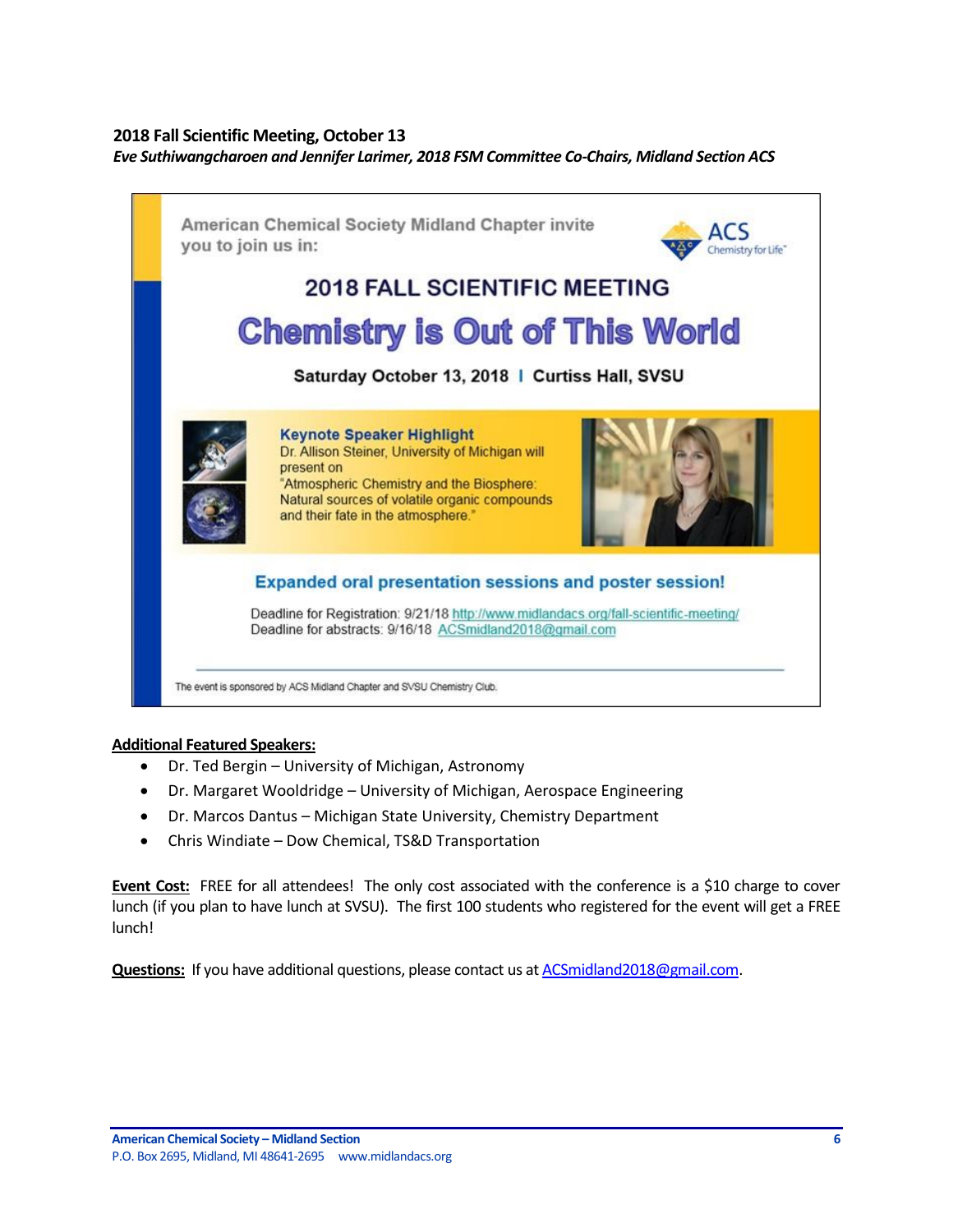## <span id="page-6-0"></span>**Countdown to 2019: The Inspirational Role of the Chemistry Set** *Gina Malczewski, Director, Midland Section ACS*

Two chemists profiled in this column recently, Fred Buchholz and Earl Warrick, both to be featured in the 2019 Centennial History exhibit, were sent down their career paths by encounters with chemistry sets. These men are in excellent company—many Nobel Laureates, including Robert F. Curl, Jr., who was recognized for the discovery of Buckyballs in 1996, were lured into the field in this manner. "When I was nine years old," said Curl, my parents gave me a chemistry set. "Within a week I had decided to become a chemist and never wavered from that choice."

Chemistry sets originated in 19th-century England where "portable laboratories" were assembled for students and scientists. Imagine being sent to shops with a list of chemicals to buy for school, instead of the usual assortment of pens and notebooks! John J. and Harold Mitchell of the Porter Chemical Company in Hagerstown, MD, began making chemistry toy kits; their products were available at Woolworth's department stores for as little as \$1.50 until WWI, when the German chemical sources dried up. In 1920 the maker of the very successful Erector set, Alfred Carlton Gilbert, began to compete with Porter.

After the Depression, parents saw chemistry as a secure job prospect, and encouraged their children—mostly boys—to consider the field by buying them chemistry sets. The increase in scientific research during WWII and interest in the US-Russian "space race" after Sputnik also fueled the growth of the kit market. Girls finally became a target audience for Gilbert sets in the late 1950s.

Early kits included balances, alcohol lamps, instructions, glassware, and many harmless chemicals, but sodium cyanide was also included in some sets, as was radioactive uranium ore in others. With the passage of the Toy Safety Act in 1969, the Toxic Substances Control Act in 1976, and the establishment of the Consumer Products Safety Commission in 1972, chemistry sets were scaled back significantly. Today Thames and Kosmos sells sets that include ingredients for 27 to 125 experiments (depending on the kit), and these are available through Amazon. ACS publishes many resources with instructions for doing chemistry with safe household materials.

At the 2019 Centennial exhibit, we plan to pay homage to the chemistry set and all those it inspired, by showing parts from sets sold in the 1930s and the 1970s. Were you or anyone you know intrigued by one of these? Come reminisce with us or let us know about your experiences!

#### References:

<https://www.smithsonianmag.com/science-nature/the-rise-and-fall-and-rise-of-the-chemistry-set-70359831/> <https://www.nytimes.com/2012/12/25/science/a-brief-history-of-chemistry-sets.html>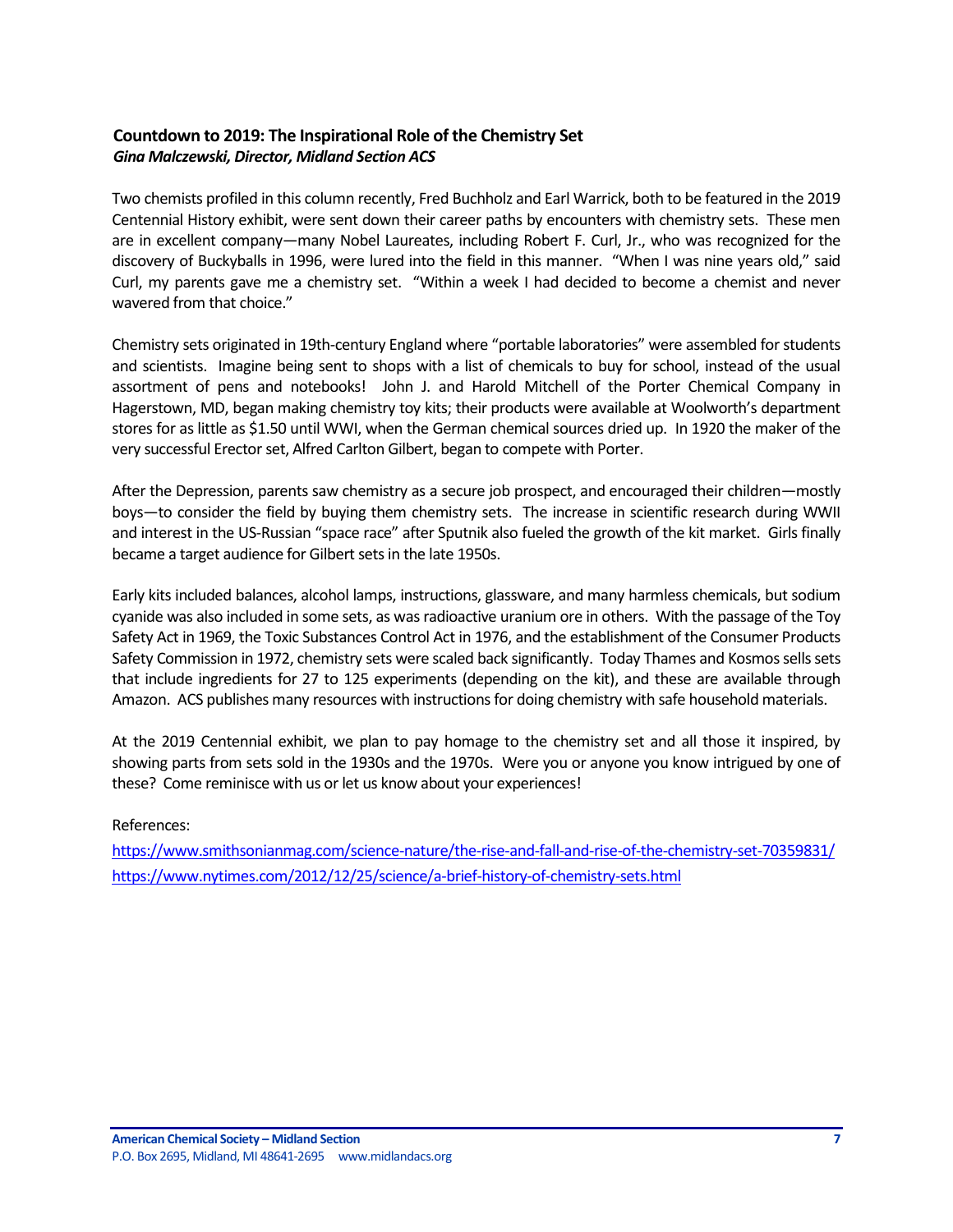## <span id="page-7-0"></span>**Request for Nominations for 2019 Esselen Award for Chemistry in the Public Interest** *David Walt, 2019 Chair of the Esselen Award Committee, Northeastern Section ACS*

The **Gustavus John Esselen** Award for Chemistry in the Public Interest is a very prestigious honor provided by the Northeastern Section of the American Chemical Society. The award annually recognizes a chemist whose scientific and technical work has contributed to the public well-being, and has thereby communicated positive values of the chemical profession. The awardee should be a living resident of the US or Canada at the time of nomination, and the significance of the nominee's work should have become apparent within the five years preceding nomination.

The Esselen Award has no limitations with respect to the chemical field in which the nominees are active. It differs from many other awards in that it is



for chemical activities whose importance to the public has been demonstrated. A complete list of the Esselen Award recipients is available a[t http://www.nesacs.org/awards/esselen/awards\\_esselen\\_recipients.html.](http://www.nesacs.org/awards/esselen/awards_esselen_recipients.html)

The award consists of a medal and a check for \$5,000. Travel expenses incidental to the conferring of this award will be reimbursed. The award is usually presented at the April meeting of the Northeastern Section of the ACS at Harvard University in Cambridge, MA. The tentative date for the upcoming award is April 11, 2019. The awardee will deliver an address on the subject of the work for which the honor is being conferred, or for work in progress which is also directed to chemistry in the public interest. The award address should be at a level where it would be of interest to an audience that does not have knowledge of a specific field.

The award was established in 1987 to honor the memory of Gustavus John Esselen, a distinguished member of the Northeastern Section. The first awardees were F. Sherwood Rowland and Mario J. Molina, who subsequently received the Nobel Prize. Several other Esselen Award recipients have also been Nobel awardees.

Nominations shall include: (1) a letter signed by the primary sponsor with a description of the nominee's work recognized as making a major contribution to the public welfare and as communicating positive values of the chemical profession, plus the names of two co-sponsors; (2) short supporting co-sponsor statements; (3) the nominee's professional biography including a list of no more than 10 of the nominee's publications selected for their pertinence to the work nominated for recognition; and (4) copies of popular and technical press news or feature articles indicative of the public benefit and interest.

Inquiries should be directed to Dr. David Walt, c/o Jeananne Piper Grady, 11 Thaxter Street, Hingham, MA 02043. All nomination materials must be consolidated into a single electronic PDF file and e-mailed to [dwalt@bwh.harvard.edu](mailto:dwalt@bwh.harvard.edu) with a copy to [JPiperGrady@gmail.com.](mailto:JPiperGrady@gmail.com) **The deadline for nominations is October 19, 2018, and joint nominations are acceptable.** The Esselen Award Committee will review the nominations and the award recipient will be notified by the first of February 2019. Further information is available a[t http://www.nesacs.org/awards\\_esselen.html.](http://www.nesacs.org/awards_esselen.html)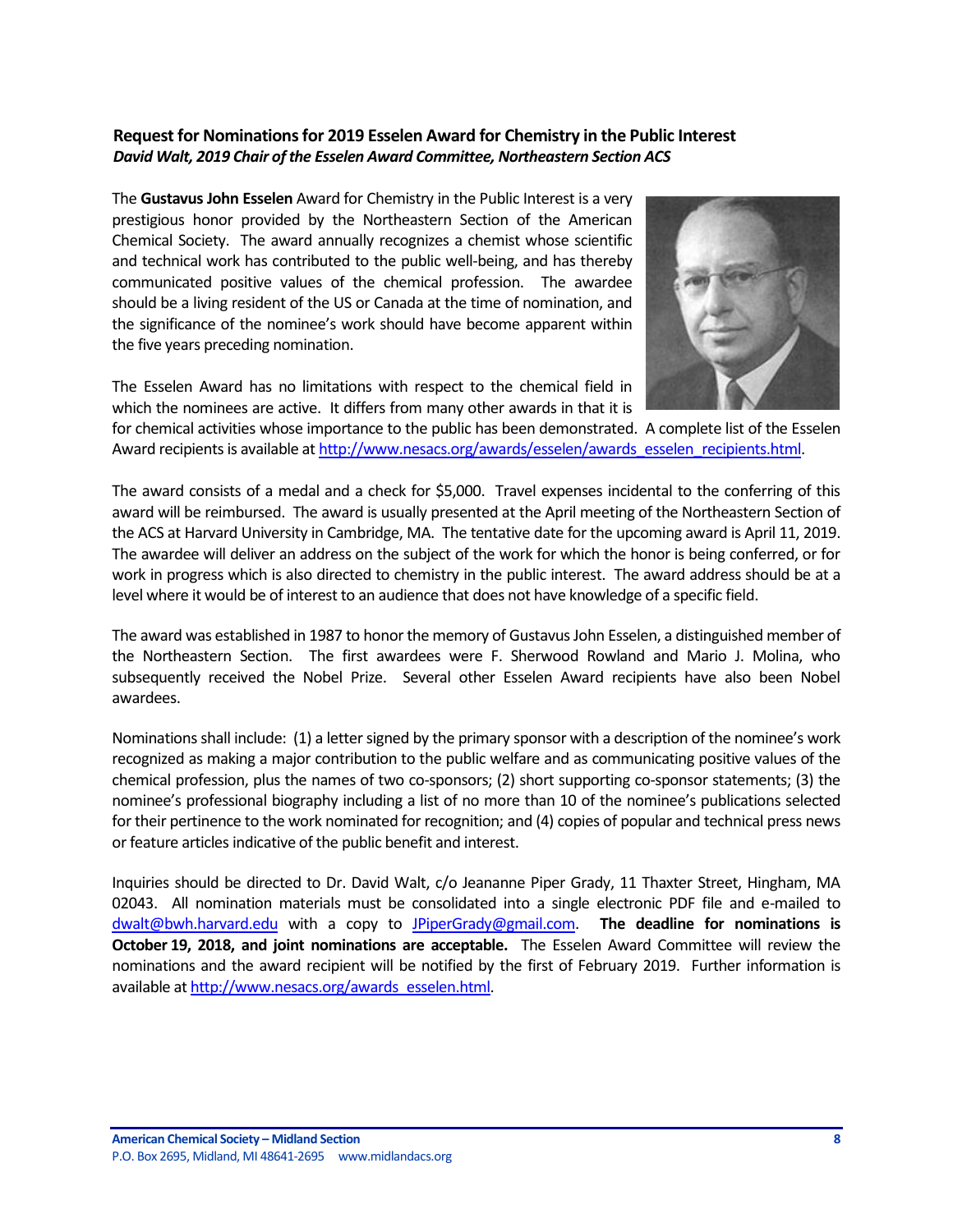## <span id="page-8-0"></span>**In Memoriam – Dr. Robert William Belfit, Jr.** *Steve Keinath, Co-Editor, The Midland Chemist*

Editor's note: The obituary notice for Dr. Robert Belfit as it appears here is reprinted, in part, from the Thursday, September 13, 2018 issue of the *Midland Daily News*. Dr. Belfit's obituary mentions the fact that he was a longstanding member of the American Chemical Society. He joined the ACS in 1952, and at the time of his passing he was a 66-year member of the ACS.



Dr. Robert William Belfit, Jr., PhD, 91, of Midland, MI, died Wednesday evening, August 29, 2018, at Stonecrest Assisted Living in Freeland, MI. He was born on June 10, 1927 in Watertown, CT, son of the late Robert and Hazel (Prentiss) Belfit. Bob attended schools in Watertown, CT, and graduated from Taft High School there where he is still listed on their ledgers as hitting the longest home run on their baseball team.

Bob served with the U.S. Marine Corps during World War II. He received his Bachelor's degree from Dartmouth College, and his Masters and PhD degrees from

Penn State University. Bob worked at the Dow Chemical Company for 29 years, retiring from there in 1986. He was one of six men who started Omni Tech International, Ltd. in that same year and retired from there.

Bob married the former Margaret Smith on September 11, 1948. She preceded him in death on January 21, 2006. He then married Sandra Boylan Hansen on December 11, 2010 at Blessed Sacrament Catholic Church in Midland, MI.

Bob was an avid golfer and a member of the Midland Country Club where he served as a past President. A golf tournament is played each year in his name (the Bob Belfit Tournament) for families. He was a member of the Midland Noon Rotary and received the Phillip Harris Award. He was a 66-year member of the American Chemical Society, and Bob volunteered at middle schools in Midland to help in their science and chemistry departments.

Surviving is his daughter by his first wife Margaret, Barcie (Robert) Freinberg of Westlake Village, CA; grandson Jonathan (Natasha) Freinberg of Alexandria, VA; granddaughter Ashley Freinberg of Charleston, SC; and great grandchildren, Daniel and Celia Freinberg, also of Alexandria, VA. Bob is also survived by children from his second wife Sandy, Kelly Hansen of Phenix City, AL, and Kurt (Darlene) Hansen and family of Sanford, MI. In addition to his parents and first wife, he was preceded in death by one brother, Theodore Belfit, and by one sister, Carmen Belfit Davis.

Sandy would like to thank all of the people who helped Bob along the way, and those who loved him and taught him things so he could have a wonderful and happy life. He was blessed beyond measure by knowing all of you, and that is what made his life worthwhile.

The memorial service for Bob took place on Sunday, September 16, 2018 at 3:00 PM from the Ware-Smith-Woolever Funeral Home, 1200 West Wheeler Street, in Midland, MI. Rev. Dr. Wallace H. Mayton, III officiated. Bob's cremains will be inurned next to his first wife Margaret in the Midland Cemetery. His family received friends at the funeral home on Sunday, September 16, 2018 from 1:00 PM until the time of service. Those planning an expression of sympathy are asked to consider Sandy Hansen Belfit to help purchase medical equipment for Stonecrest Assisted Living in Freeland, MI.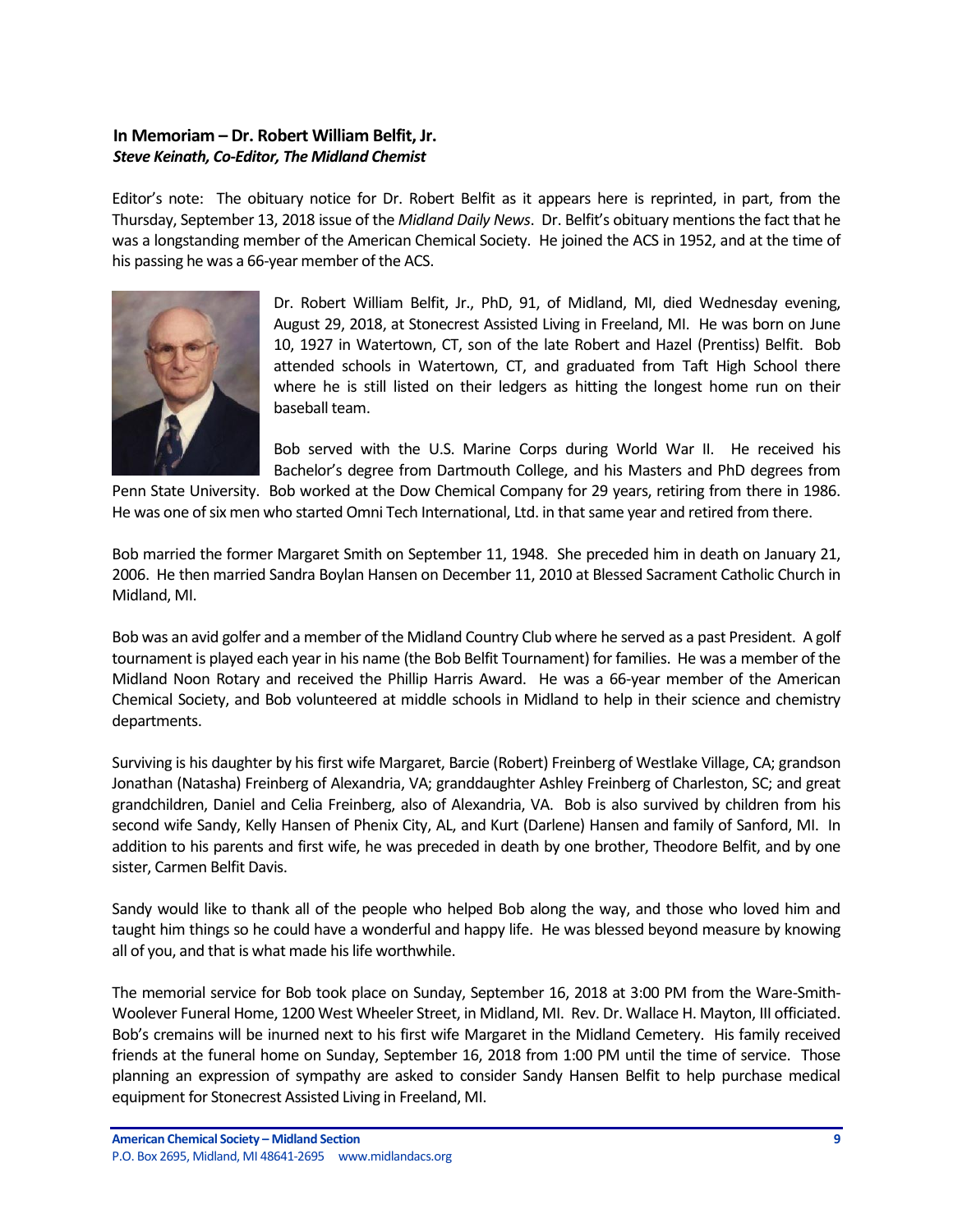#### <span id="page-9-0"></span>**50th ACS Central Regional Meeting – Save the Date, June 4-8, 2019**

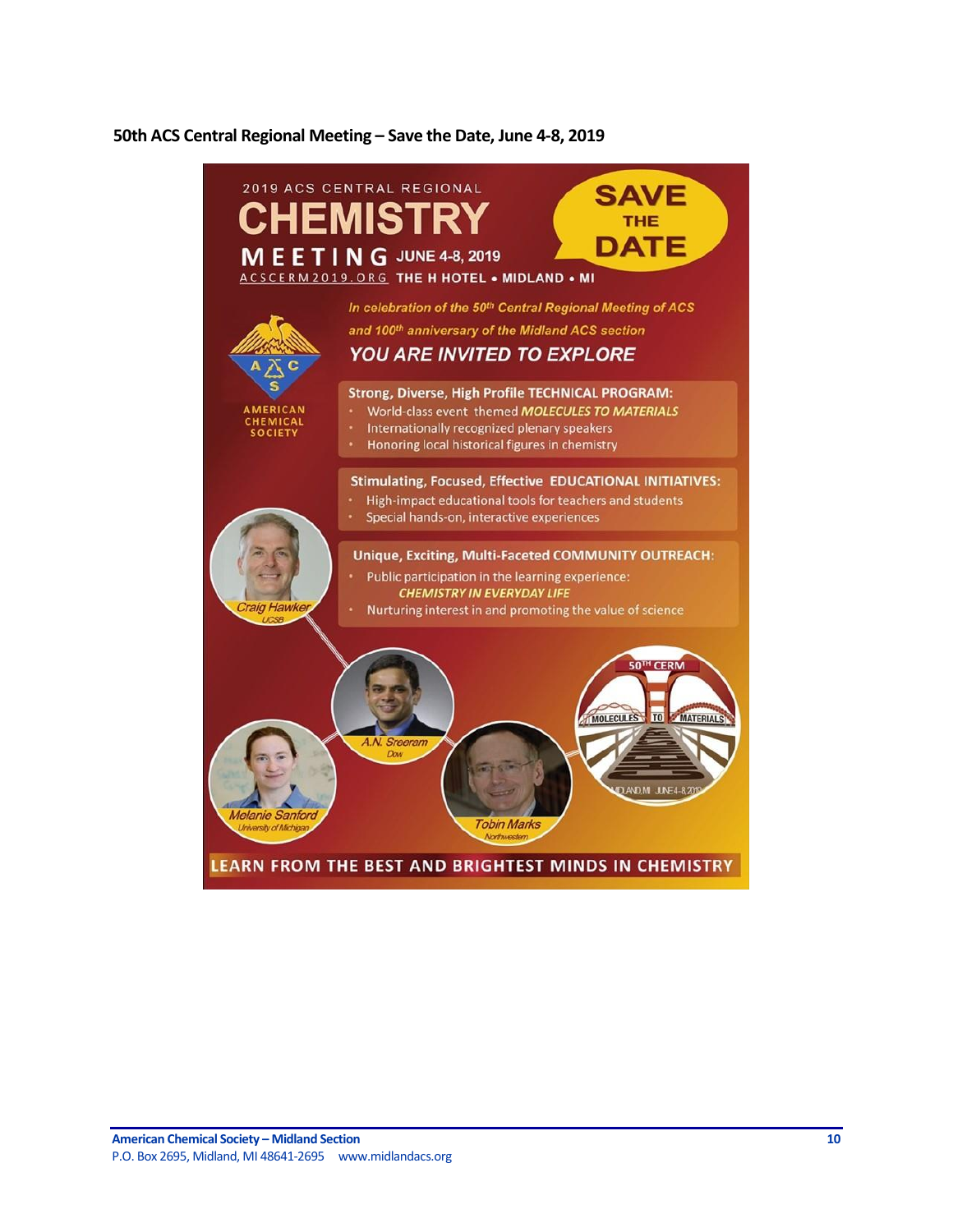## <span id="page-10-0"></span>**In Past Issues of** *The Midland Chemist Wendell L. Dilling, Director and Historian, Midland Section ACS*

## **50 Years Ago**, *The Midland Chemist* **1968**, *5*, No. 4 (October), 12.

In *Professional News, Thermal Research Lab., Dow*: "Dr. D. R. Stull, J. Chao, A. T. Hu, G. C. Karris, H. Prophet, A. N. Syverud, and D. U. Webb of the Thermal Research Lab., The Dow Chemical Company, have completed a compilation of data for the book "*JANAF Thermochemical Tables – 3rd, Addendum*" published by Clearinghouse of U.S. Dept. of Commerce."

## **40 Years Ago**, *The Midland Chemist* **1978**, *15*, No. 7, 77.

In *Bad Science and Social Penalties* by Prof. Cyril Comar Professor Emeritus, Cornell University: "Bad science, especially in the environment and health area, may well impose socioeconomic penalties hardly envisioned. Health effects data, for example, are used as a basis and as a rationale (often emotional) for far-reaching decisions on the control of technology. All too often, published partial findings are taken uncritically at face value, misinterpreted, and misused; their qualifications are disregarded and their uncertainties forgotten. This can lead to technological fixes that do more harm than good."

## **30 Years Ago**, *The Midland Chemist* **1988**, *25*, No. 7, 2.

In *Chairman's Column* by Billy M. Williams: "Jim Hutchison and the Authors' Night Committee deserve our thanks for a job well done. The September 19 Authors' Night program at Alma College provided a stimulating evening for all who braved the heavy rains to attend. In addition to the dinner and poster session, an added treat was a view of new trends in college organic laboratory practices, being pioneered at Alma. The Authors' Night Committee is somewhat unique in our section. Nearly all of the committee members have served for the five years since the program's initiation here. Our hats are off to them for having established Authors' Night as a cornerstone of our Midland Section programs. A special thanks to Wendell Dilling for having spearheaded this."

## **20 Years Ago**, *The Midland Chemist* **1998**, *35*, No. 7, 5.

In *Second Annual Joint Get-together, Midland and Detroit ACS Sections*: "As expected, the Second Annual Joint Get-together of the Detroit-Midland Sections of the ACS was a success! Although only three people from Midland attended, the overall turnout involved about twenty people who met Sat., Sept. 19, 1998, in Flint at Oil Chem, Inc., a company that processes metal working fluids and distributes them world wide. After a brief and informative tour of the rather impressive laboratory facilities and plant operations, the group retired to the Redwood Lodge Micro Brewery for lunch and conversation. These kinds of events serve not only to inform but also to provide an opportunity to renew old acquaintances and to share ideas about our common goals as a professional society. Those of us who took part are looking forward to next fall (1999) when our Section will plan the program and we need your input as to what we might do to continue this fine tradition. If you have some ideas contact Deb Bergstrom (496-6951) or Art Smith (631-4619)."

#### **10 Years Ago**, *The Midland Chemist* **2008**, *45*, No. 5, 2.

In *2008 SciFest Promises "You'll Have a Ball"* by Dave Stickles and Joan Sabourin: "Join us for a celebration of National Chemistry Week at SciFest 2008: "Having a Ball with Chemistry." The event will be held at the Delta College Pioneer Gym from 10:30 am to 2:30 p.m., Saturday, October 18, 2008. Admission is free with Lots of activities for families and individuals!

#### This year's goals:

1. Enhance the understanding of materials, design, and safety improvements of sports/sporting equipment made possible through chemistry.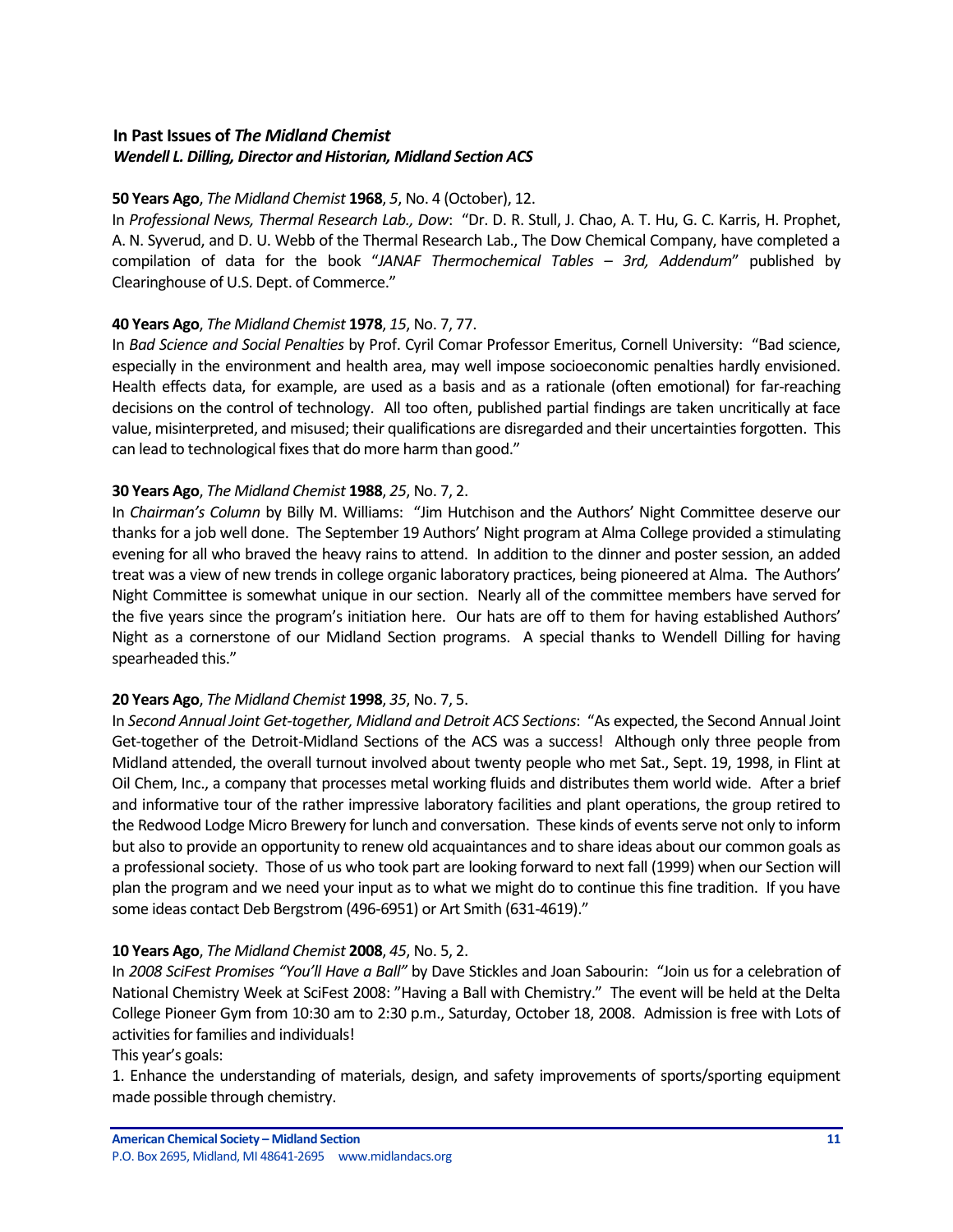2. Stress the importance of hydration and good nutrition for athletes.

3. Help develop an understanding of the importance of an active lifestyle for physical well-being.

4. Encourage participants with booths to have a "Chemistry Olympics" with hands-on activities with stations for questions or other challenges.

5. Provide activities for participants conducted by members of various local teams and health centers."

## <span id="page-11-0"></span>**Upcoming Dates, Events, and Other Updates**

- October 2 (7:00 8:00 PM) ACS Board meeting, MCFTA Board Room (in person), or via a WebEx conference call connection at [Midland Section WebEx Board Meeting October 2018,](https://dow.webex.com/mw3100/mywebex/default.do?service=1&main_url=%2Fmc3100%2Fe.do%3Fsiteurl%3Ddow%26AT%3DMI%26EventID%3D673694637%26MTID%3Dm5b73f739873ba5a1fec623d3d54f4f60%26Host%3DQUhTSwAAAATaoKe5Uas0kIGT4K88WrlMr2ycqKMCvyBDxqVuafUiZDnH33_2hkVMA1tq1aO94FxuVZ8BV8Op4YjTiN8E5c4g0%26FrameSet%3D2&siteurl=dow&nomenu=true) meeting number/access code: 710 134 652, phone number: 989-633-1166. **Rescheduled to Tuesday, October 2,** from the usual Monday evening meeting.
- October 4 **Deadline to RSVP for the Midland Section ACS Volunteer Appreciation Dinner**, to be held the evening of October 8, at Creative 360, 1517 Bayliss Street, Midland. RSVP by using the SignUpGenius tab on the Midland Section ACS home page at [http://www.midlandacs.org/.](http://www.midlandacs.org/) For more information or questions, please contact Michelle Rivard at [michelle.rivard@dowcorning.com](mailto:michelle.rivard@dowcorning.com) or Gina Malczewski at [reginamalczewski@gmail.com.](mailto:reginamalczewski@gmail.com)
- October 4 (7:00 PM) The Kalamazoo and Huron Valley Sections of the American Chemical Society invite you to a presentation on "Careers in Chemistry" by Dr. Lisa Balbes, an American Chemical Society volunteer career consultant, in Kalamazoo College's Dewing Hall, Room 103. Join from [https://zoom.us/j/751103694.](https://zoom.us/j/751103694) For additional information, see the article in this newsletter.
- October 8 (6:30 8:00 PM) Midland Section ACS Volunteer Appreciation Dinner, Creative 360, 1517 Bayliss Street, Midland. Please RSVP by no later than October 4 using the SignUpGenius tab on the Midland Section ACS home page at [http://www.midlandacs.org/.](http://www.midlandacs.org/) For more information or questions, please contact Michelle Rivard at [michelle.rivard@dowcorning.com](mailto:michelle.rivard@dowcorning.com) or Gina Malczewski at [reginamalczewski@gmail.com.](mailto:reginamalczewski@gmail.com)
- October 12 (8:30 AM 2:00 PM) 2018 Dow Great Lakes Bay STEM Festival, Delta College, open to preregistered middle school grades only (6th, 7th, and 8th grades). However, please note that middle school registration is now closed. It will be reopened if space becomes available. For more information, see [http://www.delta.edu/community/youth-programs/stem/stem-festival.html.](http://www.delta.edu/community/youth-programs/stem/stem-festival.html)
- October 12 (6:00 9:00 PM) 2018 Dow Great Lakes Bay STEM Festival, Delta College, FREE and open to the public. Registration is not required, but you can pre-register for a chance to win a prize by using this [Friday/Saturday registration form.](https://www.eventbrite.com/e/2018-dow-great-lakes-bay-stem-festival-delta-college-open-to-the-public-registration-44371721012) For more information, see [http://www.delta.edu/community/youth](http://www.delta.edu/community/youth-programs/stem/stem-festival.html)[programs/stem/stem-festival.html.](http://www.delta.edu/community/youth-programs/stem/stem-festival.html)
- October 13 (8:00 AM 5:00 PM) Midland Section ACS 2018 Fall Scientific Meeting, Curtiss Hall, Saginaw Valley State University. Meeting theme: *Chemistry Is Out of this World*. The deadline for submission of abstracts is September 16; please submit a title and 300-word abstract to [ACSmidland2018@gmail.com.](mailto:ACSmidland2018@gmail.com) The deadline for 2018 Fall Scientific Meeting attendance preregistration is September 21; please follow the SignUpGenius link at [http://www.midlandacs.org.](http://www.midlandacs.org/) For any questions, please contact Luqing Xi at [lqi3@dow.com.](mailto:lqi3@dow.com)
- October 13 (11:00 AM 2:00 PM) 2018 Dow Great Lakes Bay STEM Festival, Delta College, FREE and open to the public. Please note the time change from prior years. Registration is not required, but you can pre-register for a chance to win a prize by using this [Friday/Saturday registration form.](https://www.eventbrite.com/e/2018-dow-great-lakes-bay-stem-festival-delta-college-open-to-the-public-registration-44371721012) For more information, see [http://www.delta.edu/community/youth-programs/stem/stem-festival.html.](http://www.delta.edu/community/youth-programs/stem/stem-festival.html)